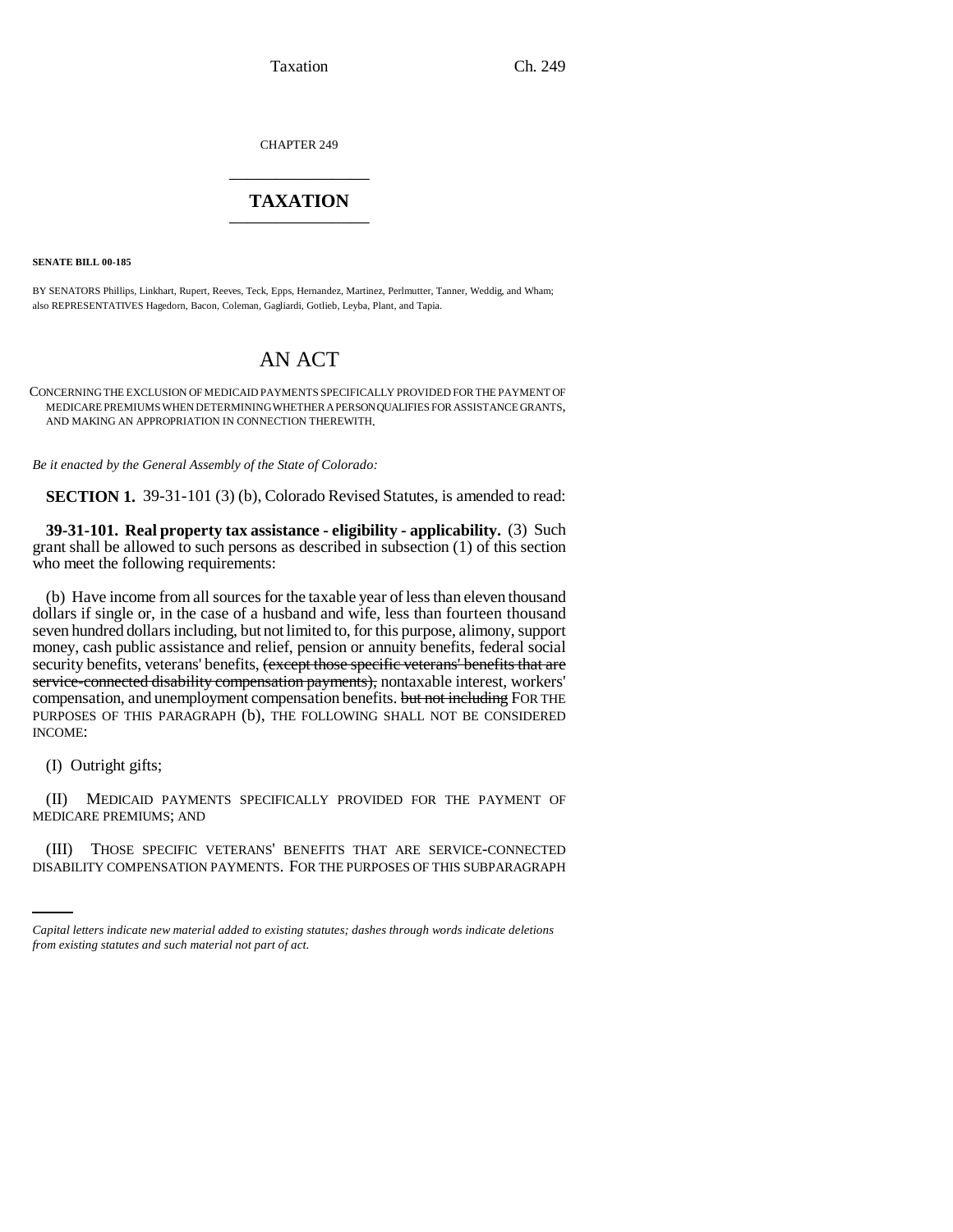### Ch. 249 Taxation

(III), "service-connected disability compensation payments" means those payments made for permanent disability, which disability shall be limited to loss of or loss of use of both lower extremities so as to preclude locomotion without the aid of braces, crutches, canes, or a wheelchair; loss of use of both hands; blindness in both eyes, including such blindness with only light perception; or loss of one lower extremity together with residuals or organic disease or injury which THAT so affects the functions of balance or propulsion as to preclude locomotion without the use of a wheelchair.

**SECTION 2.** 39-31-104 (3) (b), Colorado Revised Statutes, is amended to read:

**39-31-104. Heat or fuel expenses assistance - eligibility - applicability.** (3) Such grant shall be allowed to such persons as described in subsection (1) of this section who meet the following requirements:

(b) Have income from all sources for the taxable year of less than eleven thousand dollars if single or, in the case of a husband and wife, less than fourteen thousand seven hundred dollars including, but not limited to, for this purpose, alimony, support money, cash public assistance and relief, pension or annuity benefits, federal social security benefits, veterans' benefits, (except those specific veterans' benefits that are service-connected disability compensation payments), nontaxable interest, workers' compensation, and unemployment compensation benefits. but not including FOR THE PURPOSES OF THIS PARAGRAPH (b), THE FOLLOWING SHALL NOT BE CONSIDERED INCOME:

## (I) Outright gifts;

(II) MEDICAID PAYMENTS SPECIFICALLY PROVIDED FOR THE PAYMENT OF MEDICARE PREMIUMS; AND

(III) THOSE SPECIFIC VETERANS' BENEFITS THAT ARE SERVICE-CONNECTED DISABILITY COMPENSATION PAYMENTS. FOR THE PURPOSES OF THIS SUBPARAGRAPH (III), "service-connected disability compensation payments", as used in this paragraph (b), means those payments made for permanent disability, which disability shall be limited to loss of or loss of use of both lower extremities so as to preclude locomotion without the aid of braces, crutches, canes, or a wheelchair; loss of use of both hands; blindness in both eyes, including such blindness with only light perception; or loss of one lower extremity together with residuals or organic disease or injury which THAT so affects the functions of balance or propulsion as to preclude locomotion without the use of a wheelchair.

**SECTION 3. Appropriation.** (1) In addition to any other appropriation, there is hereby appropriated, out of any moneys in the general fund not otherwise appropriated, to the department of revenue, for the fiscal year beginning July 1, 1999, the sum of two hundred seventy-seven thousand one hundred fourteen dollars (\$277,114), or so much thereof as may be necessary, for the implementation of this act. For purposes of complying with the limitation on state fiscal year spending imposed by Article X, Section 20 of the State Constitution, these moneys are included for informational purposes as they are continuously appropriated by a permanent statute or constitutional provision and, therefore, are not subject to the limitation of General Fund appropriations as set forth in Section 24-75-201.1 (III) (C), Colorado